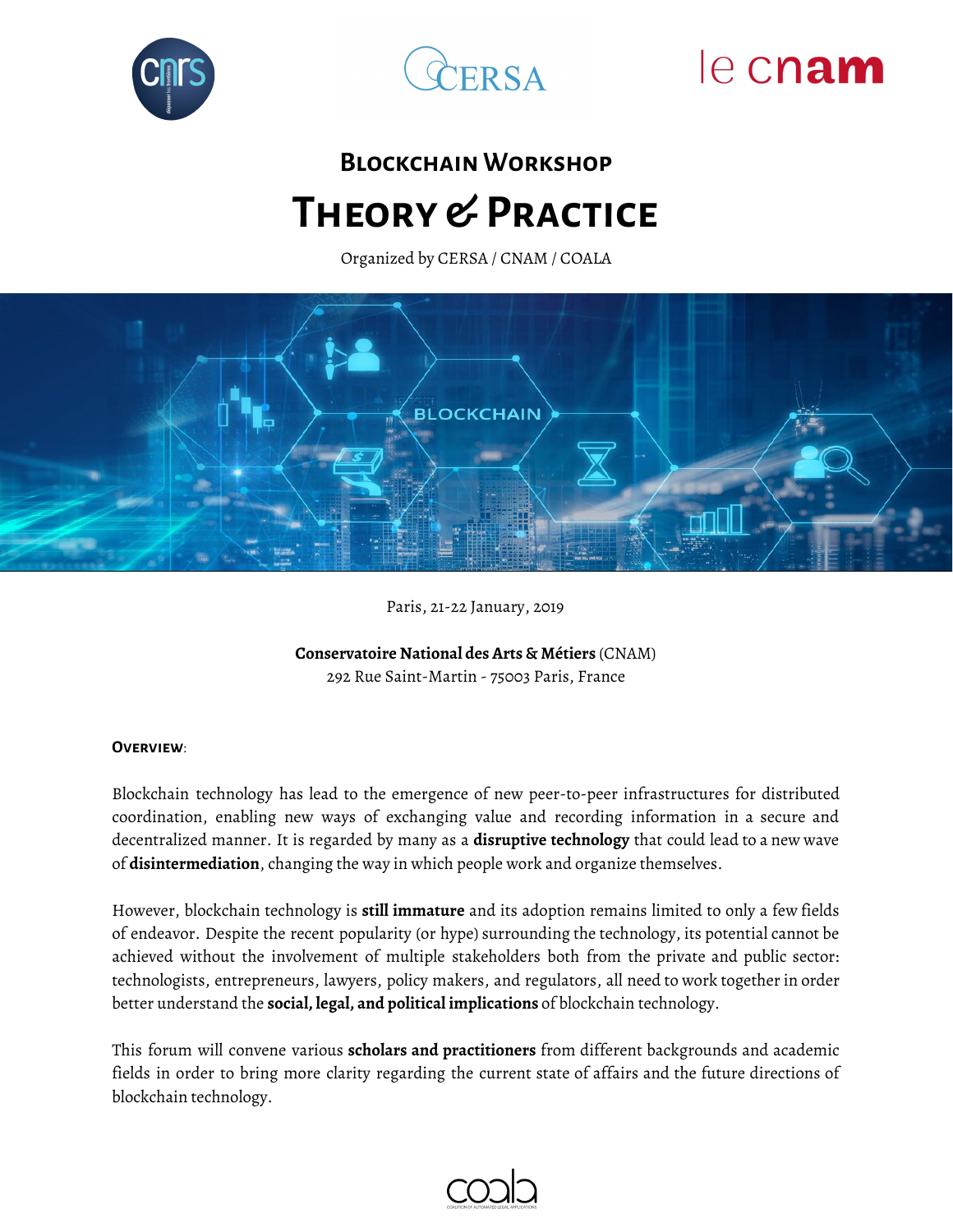





### **21January**

### **—Theory—**

| Breakfast and registration<br>8:30 - 9:00 |
|-------------------------------------------|
|-------------------------------------------|

| <b>Opening Keynote</b><br><b>Charles Nesson</b> (Berkman-Klein Center at Harvard University):<br>"From Lex informatica to Lex cryptographica - how technology is shaping society"                                                 |
|-----------------------------------------------------------------------------------------------------------------------------------------------------------------------------------------------------------------------------------|
| English Debate: Is blockchain anything new?<br>James Mickens (Harvard) & Jaap-Henk Hoepman (Groningen Univ) vs Rick Dudley<br>moderated by Primavera De Filippi                                                                   |
| Panel 1: Working Theories: what worked and what didn't work<br>Simon Polrot (Consensys), Arthur Breitman (Tezos), Vincent Danos (ENS)<br>moderated by Alexis Collomb                                                              |
| Panel 2: New economic models, between coopetition and tokenomics<br>Alex Lipton (MIT), Kary Beehmaiah (U-change), Alexis Collomb (CNAM), Julien Prat<br>(Polytechnique) moderated by Johann Palychata                             |
| Lunch                                                                                                                                                                                                                             |
| Panel 3: Governance of/by blockchain<br>Odysseas Sclavounis (Oxford), Wessel Reijers (EUI), Primavera De Filippi (CERSA),<br>Jérôme de Tychey (European Blockchain Observatory) moderated by Vincent Danos                        |
| Panel 4: Blockchain & Regulation-where are we headed?<br>Nikolas Guggenberger (Yale), Florence G'sell (Univ. Lauraine), Adrien Basdevant<br>(lawyer), Jean-Baptiste Soufron (lawyer), Carla Reyes (MSU) moderated by Simon Polrot |
| <b>Break</b>                                                                                                                                                                                                                      |
| <b>Bodo Balazs</b> (IvIR): on the notion of "trust" and "trustless"                                                                                                                                                               |
| <b>Closing Keynote</b><br>Heinz Wismann (EHESS) - "From trust to solidarity"                                                                                                                                                      |
|                                                                                                                                                                                                                                   |

19:00 **Reception** at the Art & Métiers Museum